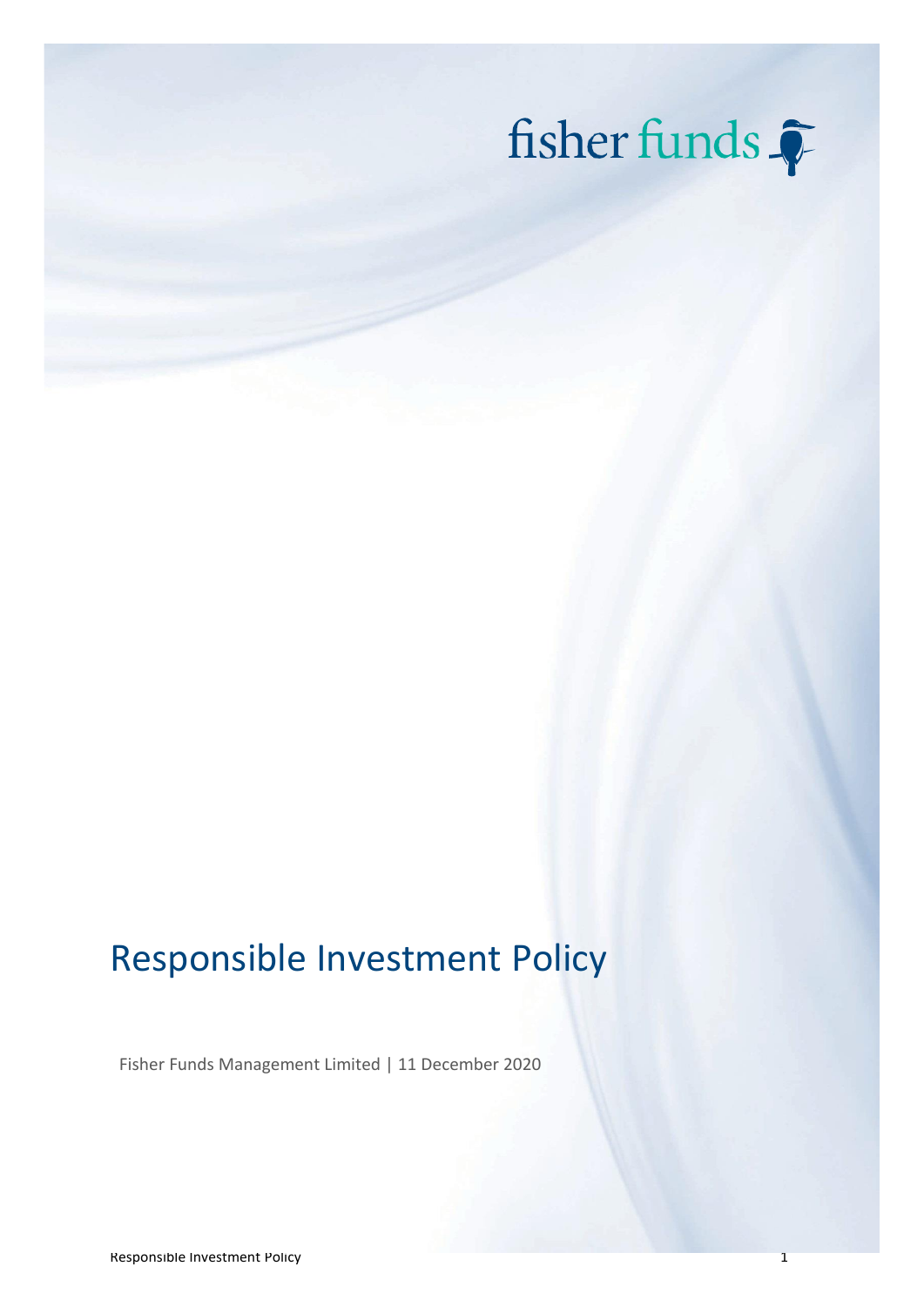# **Responsible Investment Policy**

### **1. Policy statement**

Investing capital in a way that recognises Fisher Funds Management Limited's (Fisher Funds) fiduciary duty to act in the best economic interests of our clients but also encompasses Responsible Investing considerations, including taking into account environmental, social and governance (ESG) concerns, is an important consideration for Fisher Funds.

Fisher Funds aims to invest responsibly in three ways.

The first is by maintaining a Prohibited Companies List (the List) that identifies companies that do not meet Fisher Funds ESG standards. Fisher Funds will not invest in companies on the List.

Secondly, Fisher Funds incorporate ESG considerations in all our fundamental research and engagement with companies.

Lastly, Fisher Funds exercises our proxy voting rights in a way which takes into account our ESG standards.

### **2. Commitment**

As an important part of Fisher Funds' commitment to Responsible Investment, Fisher Funds is a signatory to the United Nations sponsored Principles for Responsible Investment.

### **3. Implementation**

Fisher Funds will maintain an ESG Committee consisting of members appointed by the CEO, from time to time.

The ESG Committee will maintain the List. Companies may be placed on the List because the products they produce, services they engage in, or their past conduct does not meet Fisher Funds' ESG standards.

The ESG Committee will ensure that the List achieves the exclusion of the following industries:

- 1. Fisher Funds will not invest in companies that produce core components or systems used in weapons. This includes, but is not limited to, cluster munitions, landmines, chemical and nuclear weapons.
- 2. Fisher Funds will not invest in companies where their core business includes the ownership of reserves of coal, oil or gas and deriving revenue from the upstream activities associated with these reserves.
- 3. Fisher Funds will not invest in companies that manufacture cigarettes, or other tobacco related products.
- 4. Fisher Funds will not invest in companies where their core business includes operating gambling establishments, or the manufacture of specialised hardware or software used exclusively for gambling.

Fisher Funds will not invest in companies that have exhibited unacceptable corporate behaviour that we regard as a fundamental breakdown of the integrity of the business.

Fisher Funds will consider demonstrable evidence of change in company governance, activities or behaviour when making inclusion decisions.

ESG factors are considered whenever Fisher Funds undertakes qualitative research on individual securities or companies. Insights from this research are incorporated into the final recommendation on whether the individual security or company would be a suitable investment for clients of Fisher Funds.